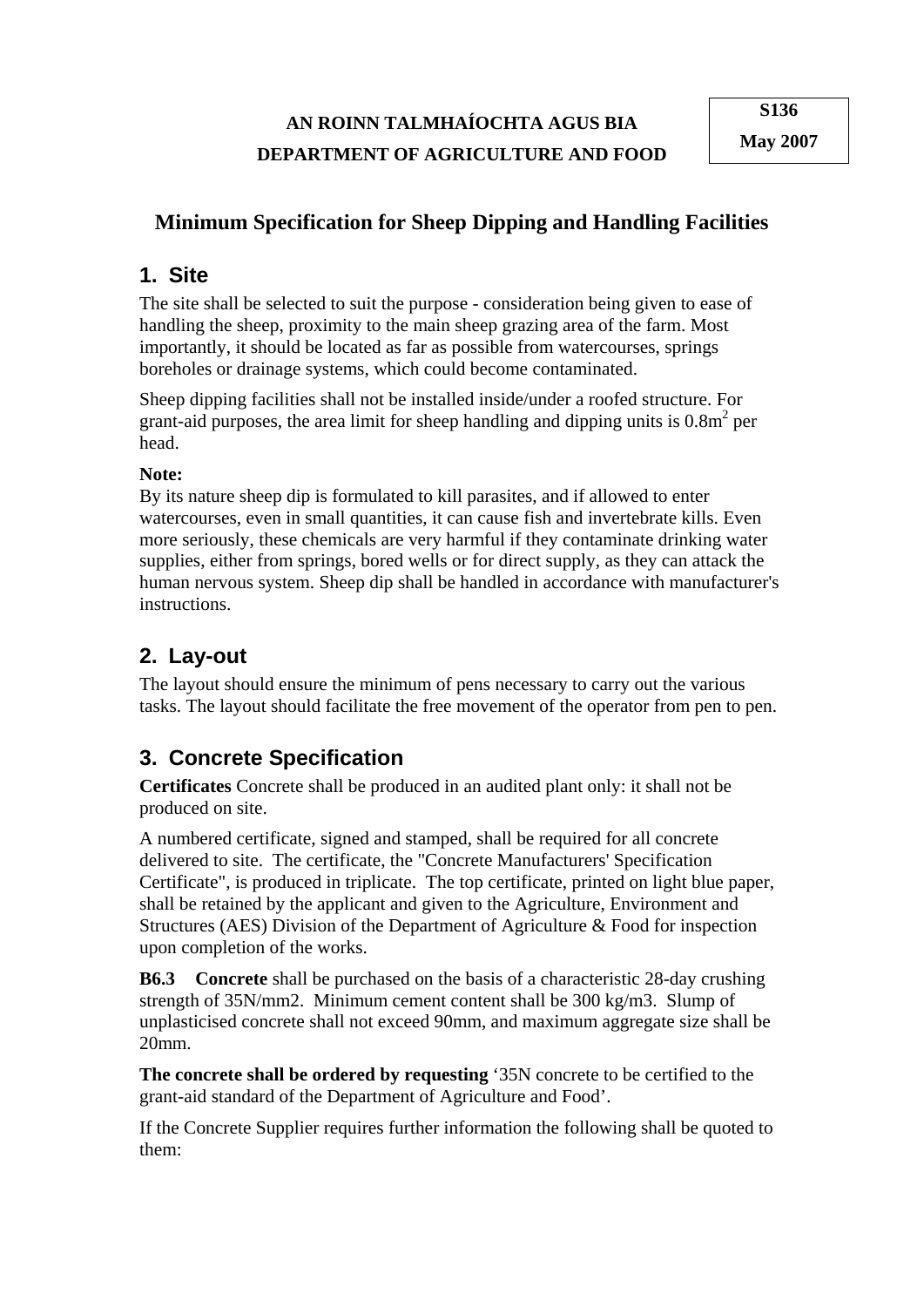The concrete is to be to I.S. EN 206-1:2002: Strength Class: C28/35, 300 kg cement, maximum water cement ratio of 0.60, Exposure classes: XC4, XF3, XA1 (20 year life), Slump class: S2 (unplasticised), maximum aggregate size 20mm.

If plasticised concrete is desired, the slump class shall not exceed S3.

Polypropylene fibres may be incorporated into the concrete mix to improve the properties of concrete. Only fibres which have been tested and approved by National or European approval authorities may be used. The use of fibres helps to reduce plastic cracking and improve surface durability but they are not a substitute for structural reinforcement. Fibres shall be used in strict compliance with manufacturer's instructions, and shall only be added at the concrete manufacturing plant. The concrete certificate shall clearly show the amount and type of fibre added. The mix design, compacting, and curing of fibre concrete is the same as concrete without fibre.

**B6.4 Materials** Cement used in concrete and concrete products shall be certified to IS EN 197-1, and shall bear the Irish Standard Mark, or shall be certified by NSAI to be equivalent to IS EN 197-1. All aggregates shall be to IS 5 1990. Plasticisers and other admixtures shall be to EN 934. All admixtures shall be used in strict accordance with manufacturer's instructions, and shall be added only by the concrete-mix manufacturer.

**B6.5 Tests** The Department reserves the right to require that concrete should be tested in accordance with BS 1881.

**B6.6 Curing of Concrete** All concrete shall be cured by keeping it thoroughly moist for at least seven days. Wetted floor slabs and walls shall be protected by polythene sheeting, kept securely in place. Alternatively proprietary curing agents may be used in accordance with manufacturer's instructions. When frost is a danger, straw bales shall be placed over the polythene on slabs. Concrete shall be at least 28 days old before being subjected to full load, or to silage or silage effluent.

### **4. Floors**

The entire floor area of the handling and dipping facility shall be of 125mm concrete on 150mm compacted hardcore foundation.

A 1000 gauge polythene membrane shall be laid on the finished hardcore with 600mm overlaps. The overlaps shall be sealed with suitable adhesive tape. The polythene shall be brought up on the inside of the timber or steel formers.

Where concrete base is laid in one operation, joints (in bays not exceeding 6m x 4.5m) shall be cut by disc-cutter to a depth of 30mm and to a full 12mm width formed by a double cut in the hardened concrete within 24 hours of placing. These joints shall be brushed out and filled when dry with acid resistant mastic sealant installed in strict compliance with the manufacturer's instructions.

# **5. Pen Dividers**

Pen Dividers shall be well constructed, at least 1.0m high (exception: race height to be at least 0.97m), with smooth internal surfaces to avoid fleece damage and animal injury.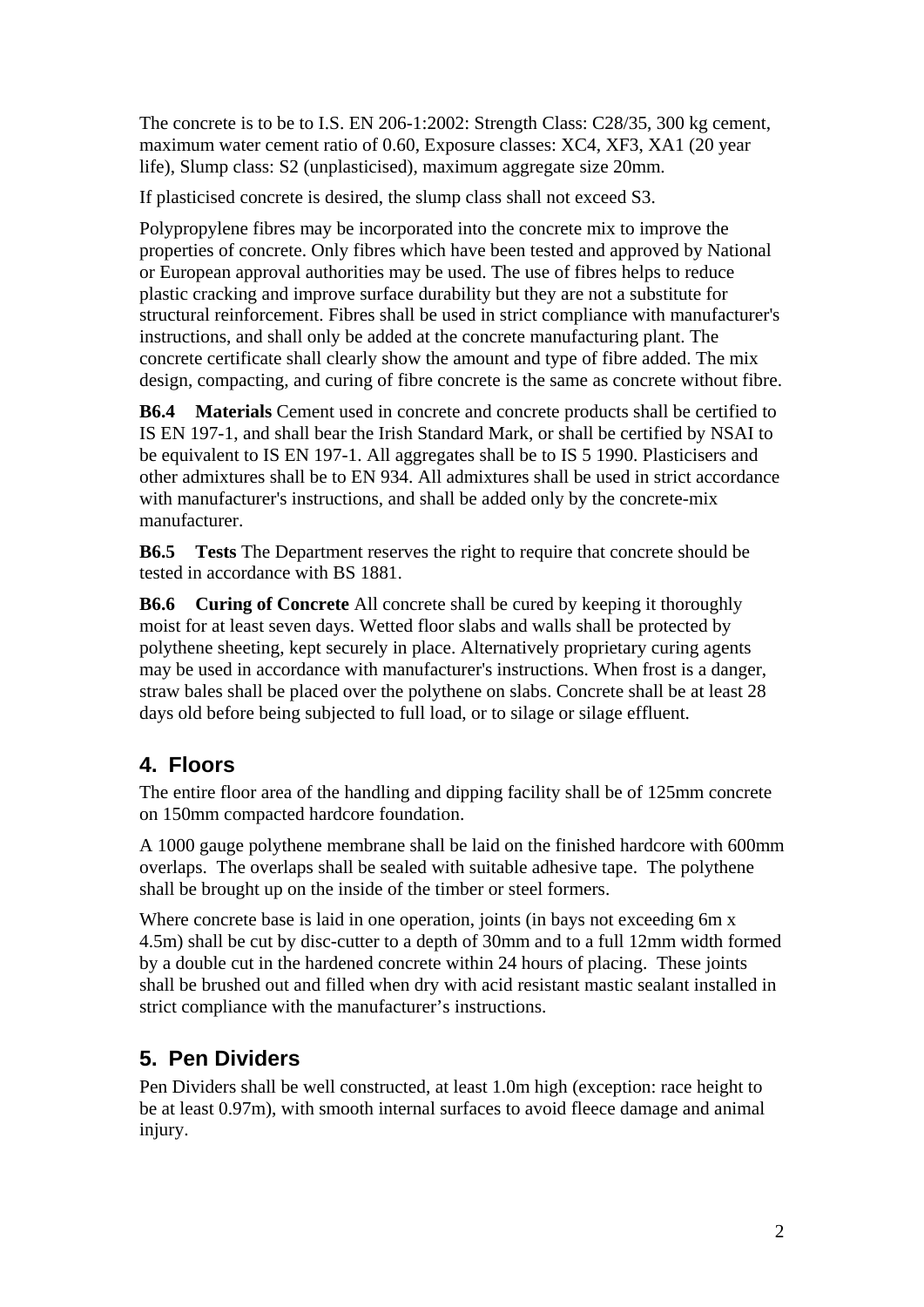They shall be:-

- 1. 25mm OD tubular metal rails suitably supported and braced, galvanised 6 rails per divider. Penning sections shall be fixed by welding or secure bolting to each other and/or uprights. Uprights shall be fixed in concrete or bolted to the concrete floor.
- 2. 150mm mass concrete wall.
- 3. 100mm concrete blockwork buttressed at 3m centres, or 150mm concrete blockwork or the equivalent.
- 4. 100 x 100mm pressure treated timber posts sheeted with 100 x 32mm timber rails, link or sheep net wire well strained.

Where sheep are penned on both sides of a fence, each side shall be sheeted or a flat board fixed at shoulder height on the unsheeted side. Where sheep move in opposite directions the fence between should be close sheeted so that they cannot see through.

Existing walls, where suitable, may form part of the handling layout.

### **6. Gates**

Shall be strongly constructed of galvanised tubular steel or pressure treated timber, properly hinged and bolted. Gate/barrier rails to be 25mm diameter 1.5mm thick and ends to be 25mm diameter 2.0mm thick.

# **7. Forcing Pen**

This shall be situated in front of the race to hold the sheep before guiding them into the race. This pen can be circular with two gates hung on a central post, which allows them to revolve round continuously with latches at various points. For very small flocks a semi-circle or funnel shaped pen may be used. A space of  $0.3m<sup>2</sup>$  per animal should be allowed. Surrounds shall be as per clauses 5 and 6.

# **8. Dip Bath**

Proprietary dip baths shall require prior Departmental acceptance, and may be subject to requirements for certificates of guarantee, and shall be installed in accordance with manufacturer's instructions.

Dip baths constructed on-site shall be installed as per Specification S123. Exit ramp may be stepped or sloped. If sloped, grips of hardwood or concrete projecting at least 25mm should be provided. No outlet pipe shall be fitted at the base of the bath for emptying. The capacity of the dip bath should be a minimum of 2.25 litres per animal dipped.

The dip bath shall be situated in a penned area that is well drained. The floor shall be sloped at 1:30, tapered in from all sides to take the dip back to the bath.

For very large flocks the length of dip bath can be increased or a circular bath used. Where a slide is used for sheep entry it should be at least 1.22m long, smooth finished (glazed) and so constructed that sheep do not have to step down onto it.

#### **Note:**

Spent dip shall be disposed of in accordance with manufacturer's instructions.